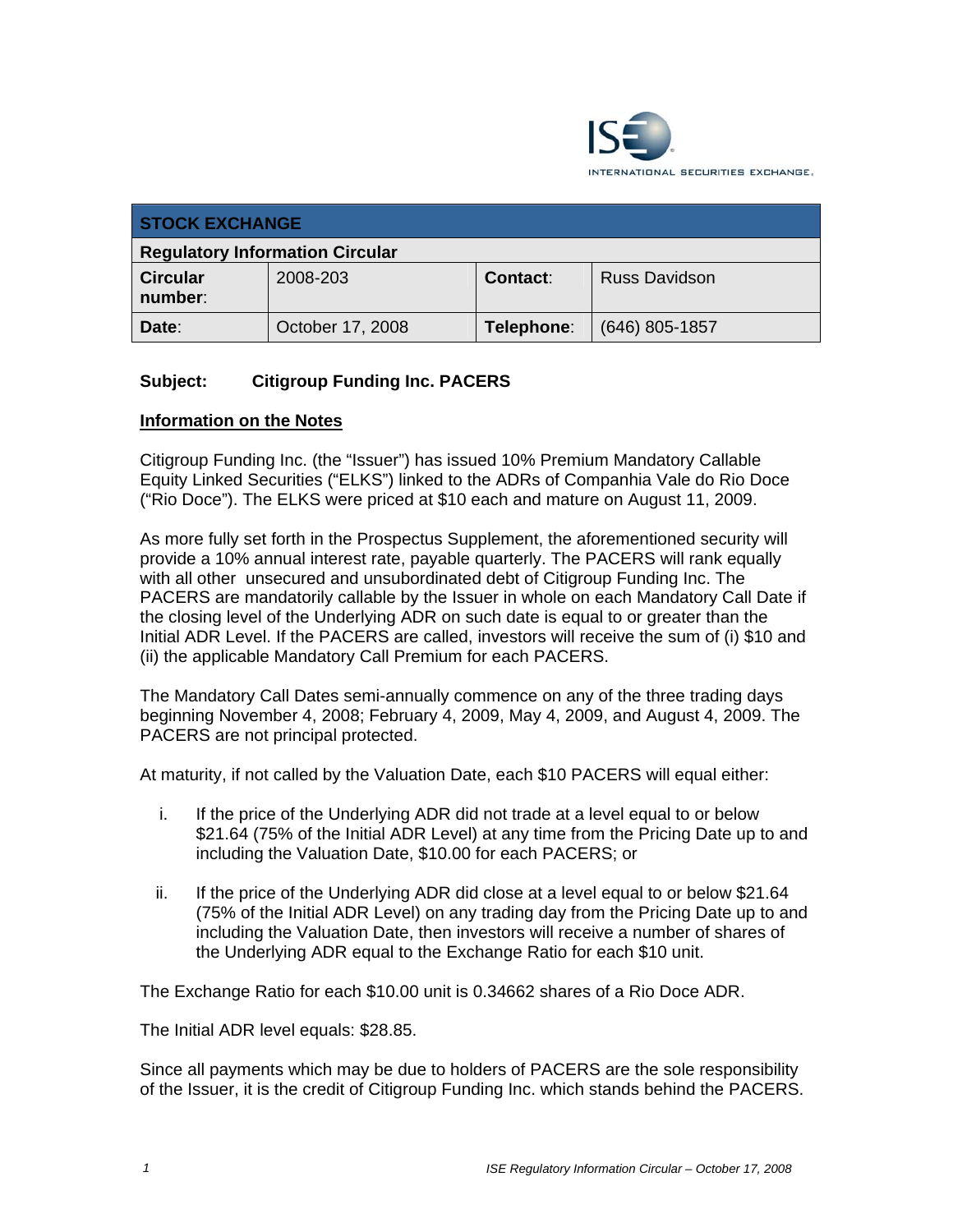Investors in PACERS will not be entitled to any rights with respect to Rio Doce until such time as the Issuer shall deliver Rio Doce shares to investors in the PACERS, if applicable.

It is expected that the market value of the PACERS will depend substantially on the value of Rio Doce and may be affected by a number of other interrelated factors including, among other things: the general level of interest rates, the volatility of Rio Doce stock, the time remaining to maturity, the dividend yield of Rio Doce stock, and the credit ratings of the Issuer.

Investors should note that Rio Doce is not involved in the subject offering and has no obligation with respect to these securities whatsoever, including any obligations with respect to the principal amount to be paid at maturity, or to take the needs of the Issuer or holders of PACERS into consideration. Any dividends or distributions to the underlying common stock will not be paid to holders of PACERS.

The Trustee for the securities is The Bank of New York.

Trading in the shares on ISE is on a UTP basis and is subject to ISE equity trading rules. The shares will trade from 9:00 a.m. until 4:00 p.m. Eastern Time. Equity Electronic Access Members ("Equity EAMs") trading the shares during the Pre-Market Session are exposed to the risk of the lack of the calculation or dissemination of underlying index value or intraday indicative value ("IIV"). For certain derivative securities products, an updated underlying index value or IIV may not be calculated or publicly disseminated in the Pre-Market hours. Since the underlying index value and IIV are not calculated or widely disseminated during Pre-Market hours, an investor who is unable to calculate implied values for certain derivative securities products during Pre-Market hours may be at a disadvantage to market professionals.

Equity EAMs also should review NASD Notice to Members 03-71 for guidance on trading these products. The Notice reminds members of their obligations to: (1) conduct adequate due diligence to understand the features of the product; (2) perform a reasonable-basis suitability analysis; (3) perform customer-specific suitability analysis in connection with any recommended transactions; (4) provide a balanced disclosure of both the risks and rewards associated with the particular product, especially when selling to retail investors; (5) implement appropriate internal controls; and (6) train registered persons regarding the features, risk and suitability of these products.

## **This Regulatory Information Circular is not a statutory Prospectus. Equity EAMs should consult the Trust's Registration Statement, SAI, Prospectus and the Fund's website for relevant information.**